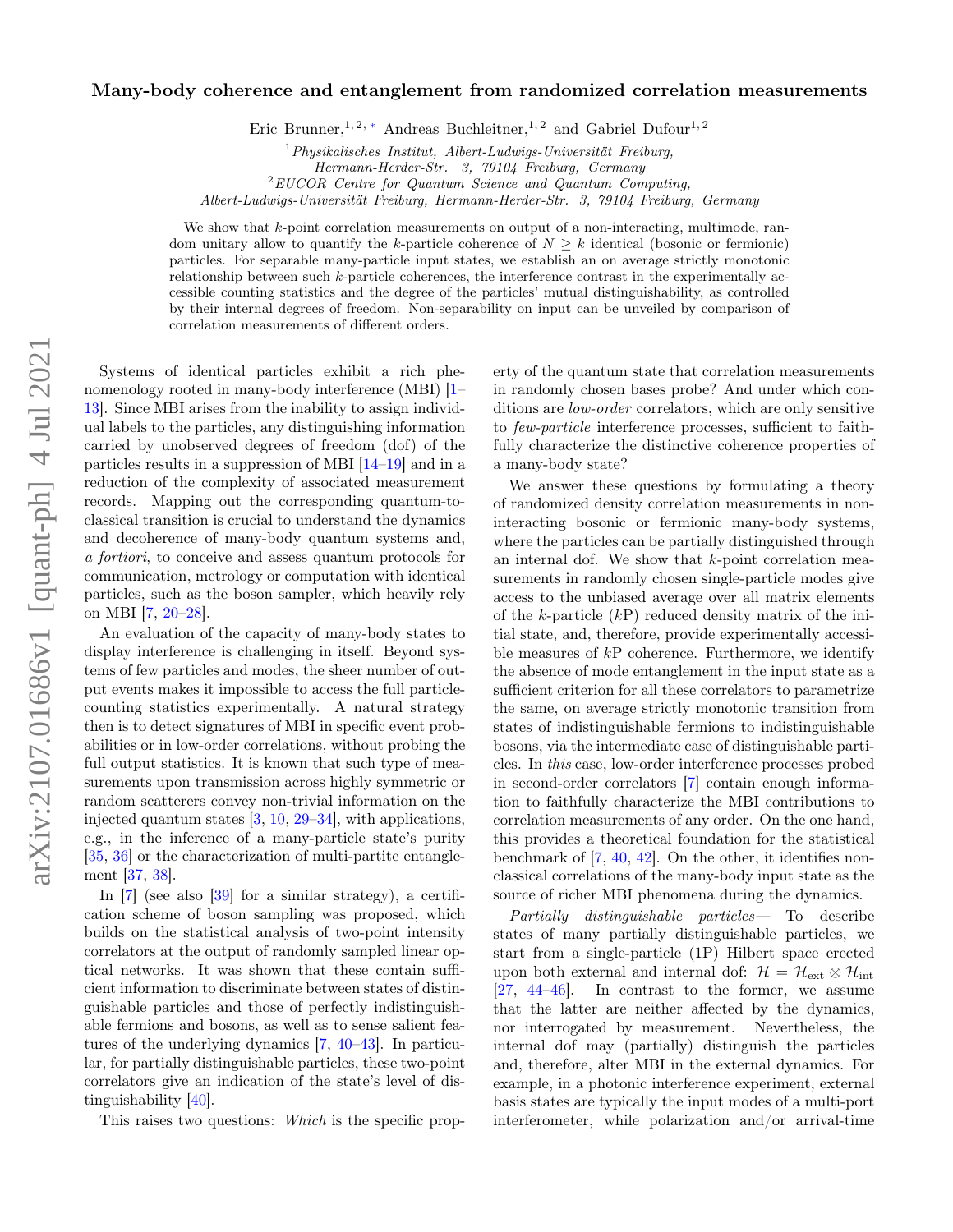provide the internal dof. In a cold-atom experiment, the Wannier orbitals of an optical lattice and the electronic levels of the atoms can establish external and internal states, respectively. The distinction between external and internal dof, and the associated notion of partial distinguishability are, therefore, not absolute, but determined by the experimental setup and the measurement protocol under consideration.

Many-particle states are represented in the bosonic or fermionic Fock space  $\mathcal{F}[\mathcal{H}]$ , whose NP sector is, respectively, the symmetric or anti-symmetric subspace of  $\mathcal{H}^{\otimes N}$ . This space can further be decomposed into the tensor product of Fock spaces built upon the internal dof and each associated with one of the orthogonal external modes p belonging to a basis  $\mathcal{B}_{ext}$  of  $\mathcal{H}_{ext}$ :  $\mathcal{F}[\mathcal{H}] \simeq \bigotimes_{p \in \mathcal{B}_{\rm ext}} \mathcal{F}_p[\mathcal{H}_{\rm int}]$ . A state is *separable* in the external modes, in short externally separable, if it is separable according to this partition. Otherwise, it is externally entangled [\[47\]](#page-5-5).

Many-particle states are created from the vacuum  $|0\rangle$ by multiple application of the (bosonic or fermionic) creation operators  $\hat{a}^{\dagger}_{p\alpha}$ , where Greek indices  $\alpha \in \mathcal{B}_{int}$ label the orthogonal internal basis modes. For simplicity, we take  $\mathcal{H}_{\mathrm{ext}}$  and  $\mathcal{H}_{\mathrm{int}}$  to be finite-dimensional and set  $d = \dim \mathcal{H}_{ext}$ . The external number operator  $\hat{N}_p = \sum_{\alpha \in \mathcal{B}_{int}} \hat{a}_{p\alpha}^{\dagger} \hat{a}_{p\alpha}$  counts the number of particles in mode  $p \in \mathcal{B}_{ext}$ , irrespective of their internal state, and we assume faithful input state preparation with the corresponding eigenvalue  $N_p \in \{0, 1\}$ . Such setting allows for a particularly transparent analysis of the interdependence of partial distinguishability, coherence and entanglement [\[48\]](#page-5-6). More general scenarios will be addressed elsewhere.

Mode correlations and reduced states  $-$  For an NP input state  $\rho$ , we consider a non-interacting dynamics of the external modes (e.g., a linear interferometer), such that the evolution operator  $\mathcal U$  acts as  $\mathcal{U}^\dagger \hat a_p^\dagger$ such that the evolution operator  $\mathcal{U}$  acts as  $\mathcal{U}^{\dagger} \hat{a}^{\dagger}_{p\alpha} \mathcal{U} = \sum_{m \in \mathcal{B}_{ext}} U_{pm} \hat{a}^{\dagger}_{m\alpha}$ , with  $U$  a unitary transformation of  $\mathcal{H}_{\text{ext}}$ . We then assess (many-body) interference through measurements of many-body observables that are blind to the internal dof [\[49\]](#page-5-7). Typical examples are density correlation measurements between  $k \leq N$  modes

<span id="page-1-0"></span>
$$
\operatorname{tr}\left[\rho \mathcal{U}^{\dagger} \hat{N}_{p_1} \dots \hat{N}_{p_k} \mathcal{U}\right]
$$
\n
$$
= \sum_{\substack{\mathbf{m}, \mathbf{n} \in \mathcal{B}_{\text{ext}}^k}} \prod_{i=1}^k U_{p_i m_i} U_{p_i n_i}^* \sum_{\alpha \in \mathcal{B}_{\text{int}}^k} \operatorname{tr}\left[\rho \hat{a}_{\mathbf{m}\alpha}^{\dagger} \hat{a}_{\mathbf{n}\alpha}\right] \tag{1}
$$

with orthogonal  $p_i \in \mathcal{B}_{ext}$ ,  $\hat{a}^{\dagger}_{m\alpha} = \hat{a}^{\dagger}_{m_1\alpha_1} \dots \hat{a}^{\dagger}_{m_k\alpha_k}$ , and  $\hat{a}_{m\alpha} = (\hat{a}^{\dagger}_{m\alpha})^{\dagger}$  for multi-indices  $m = (m_1, \ldots, m_k) \in$  $\mathcal{B}_{\text{ext}}^k$ ,  $\alpha = (\alpha_1, \dots \alpha_k) \in \mathcal{B}_{\text{int}}^k$ . The external kth-order correlation functions  $\sum_{\alpha \in \mathcal{B}_{int}^k} tr[\rho \hat{a}^{\dagger}_{m\alpha} \hat{a}_{n\alpha}]$  appear already in [\[50\]](#page-5-8), in the study of coherence in many-body systems. They can be identified [\[48\]](#page-5-6) with the matrix elements  $\langle \bm{n} | \rho_\text{ext}^{(k)} | \bm{m} \rangle = \sum_{\bm{\alpha} \in \mathcal{B}_{\text{int}}^k} \text{tr}[\rho \, \hat{a}^\dagger_{\bm{m} \bm{\alpha}} \hat{a}_{\bm{n} \bm{\alpha}}](N-k)! / N!$ 

of the *external kP reduced density operator*  $\rho_{ext}^{(k)}$  in the un-symmetrized (first quantization) product basis  $|m\rangle =$  $|m_1\rangle \otimes \cdots \otimes |m_k\rangle$  of  $\mathcal{H}_{ext}^{\otimes k}$ . More precisely,  $\rho_{ext}^{(k)}$  is obtained from  $\rho$  by embedding the NP Fock sector into  $\mathcal{H}^{\otimes N} \simeq \mathcal{H}_{\text{ext}}^{\otimes N} \otimes \mathcal{H}_{\text{int}}^{\otimes N}$  and performing the partial trace operations  $\mathcal{H}^{\otimes N}_{\mathrm{ext}}\otimes \mathcal{H}^{\otimes N}_{\mathrm{int}}\ \stackrel{\mathrm{tr}_{\mathrm{int}}}{\longrightarrow}\ \mathcal{H}^{\otimes N}_{\mathrm{ext}}$ <sup>tr</sup><sup>(N-k)</sup>  $\mathcal{H}_{ext}^{\otimes k}$ . Note that these traces commute [\[48,](#page-5-6) [51\]](#page-5-9).

We call the off-diagonal elements  $\langle \boldsymbol{n} | \rho^{(k)}_\text{ext}| \boldsymbol{m} \rangle$  ,  $\boldsymbol{m} \neq \boldsymbol{n}$ , the  $kP$  coherences. In Eq. [\(1\)](#page-1-0), these come with weights defined by the specific unitary  $U$ . We show below that randomly chosen unitaries  $U$ , in combination with a suitable truncation scheme of the observable, realize (on average) an unbiased sampling of the  $\langle n|\rho_{\text{ext}}^{(k)}|m\rangle$ . This gives direct experimental access to the coherence of the initial state, as quantified by the cumulative measures

<span id="page-1-1"></span>
$$
\mathcal{W}^{(k)} = \sum_{\boldsymbol{m}, \boldsymbol{n} \in \mathcal{B}_{\text{ext}}^k} \langle \boldsymbol{n} | \rho_{\text{ext}}^{(k)} | \boldsymbol{m} \rangle , \qquad (2)
$$

which we term the kP mean coherence. Hermiticity and positivity of  $\rho_{\text{ext}}^{(k)}$  ensure that  $\mathcal{W}^{(k)}$  is real and positive.

External separability and coherence— Let us first consider pure, externally separable states with  $N_p \in$ {0, 1}. These are exactly the states where each particle carries an individual pure internal state  $|\phi_i\rangle \in \mathcal{H}_{int}$ ,  $i =$  $1, \ldots, N$  [\[48\]](#page-5-6). In this case, the non-zero matrix elements of  $\rho_{\text{ext}}^{(k)}$  stem from multi-indices  $m, n$  that are connected via a *unique* permutation  $\pi \in S_k$  in the symmetric group of k elements:  $(m_1, \ldots, m_k) = (n_{\pi^{-1}(1)}, \ldots, n_{\pi^{-1}(k)})$ . They are given by products of overlaps of internal 1P states  $\langle n|\rho_{\text{ext}}^{(k)}|m\rangle \propto \text{sgn}(\pi)\prod_{i=1}^k \langle \phi_{m_i}|\phi_{n_i}\rangle$ , with  $\text{sgn}(\pi)$ the signature of  $\pi$  for fermions, and one for bosons.

In the "classical limit" of perfectly distinguishable particles, i.e. all particles have mutually orthogonal internal states, the reduced density matrices  $\rho_{\text{ext}}^{(k)}$  are diagonal with  $W^{(k)} = \text{tr}\rho_{\text{ext}}^{(k)} = 1$ , at any order k. Hence, in Eq. [\(1\)](#page-1-0) only diagonal terms  $(m = n)$  contribute. In turn, any deviation of  $W^{(k)}$  from one signals the existence of coherence in  $\rho_{\text{ext}}^{(k)}$ , giving rise to (off-diagonal)  $kP$  interference contributions in Eq. [\(1\)](#page-1-0). This extends the conventional interpretation of interference to the many-body setting. Indistinguishable bosons exhibit the maximum value of  $W^{(k)} = k!$ , because all matrix elements are positive and equal. For indistinguishable fermions, each matrix element in  $\mathcal{W}^{(k)}$  is canceled by another one (due to the factor sgn( $\pi$ )), resulting in  $\mathcal{W}^{(k)} = 0$ .

More specifically, 2P coherences are given by  $\langle m, n | \rho_{\text{ext}}^{(k)} | n, m \rangle \propto \pm |\langle \phi_m | \phi_n \rangle|^2$  (+ for bosons and – for fermions). This justifies the direct physical interpretation of  $W^{(2)}$  in terms of the particles' distinguishability as controlled by the overlaps of their internal states. A numerical analysis shows that higher order mean coherences  $W^{(k)}$  depend on average strictly monotonically on  $W^{(2)}$ for the considered class of states: In Fig. [1,](#page-2-0) we present scatter plots of  $W^{(k)}$ ,  $k > 2$ , against  $W^{(2)}$  for states of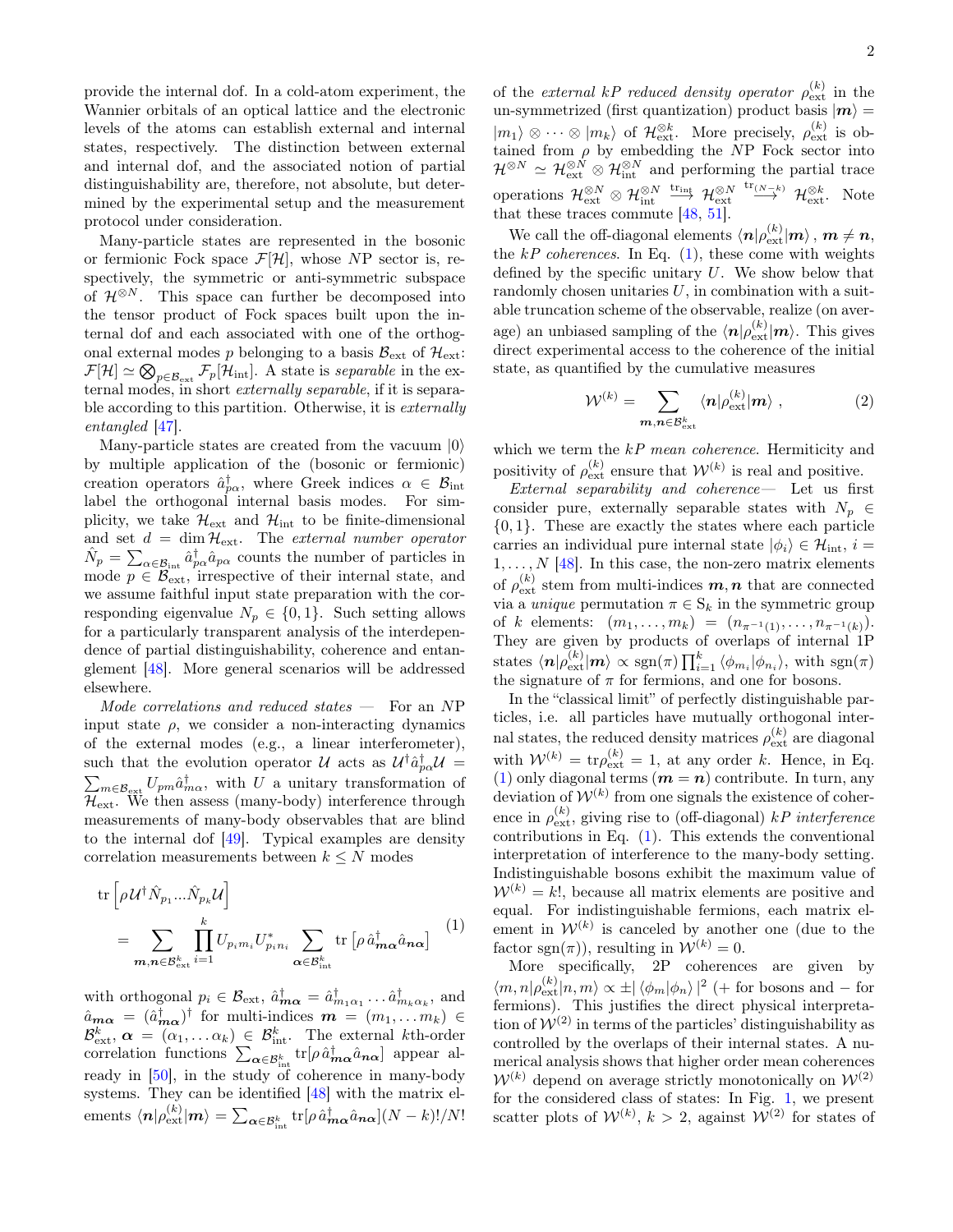

<span id="page-2-0"></span>FIG. 1. Correlation between  $\mathcal{W}^{(k)}$ ,  $k = 3, \ldots 7$ , (log scale) and  $W^{(2)}$  $W^{(2)}$  $W^{(2)}$ , see eq. (2), for each of 1000 fermionic and bosonic externally separable 7P states with random internal pure states  $|\phi_j\rangle$  for each particle (the detailed sampling procedure is supplemented [\[52\]](#page-5-10)), occupying seven orthogonal external modes. We observe an, on average, strictly monotonic dependence of  $W^{(k)}$  on  $W^{(2)}$  along the entire transition between indistinguishable fermions  $\mathcal{W}^{(2)} = 0$  and bosons  $\mathcal{W}^{(2)} = 2$ . All measures unambiguously discriminate fermions  $\mathcal{W}^{(k)} < 1$ , distinguishable particles  $W^{(k)} = 1$ , and bosons  $W^{(k)} > 1$ .

seven particles, each with a randomly sampled (pure) internal state  $|\phi_i\rangle \in \mathcal{H}_{int}$ ,  $i = 1, \ldots 7$ . The sampling of internal states is designed to cover the range of  $\mathcal{W}^{(2)} \in [0, 2]$ as uniformly as possible. The precise procedure is sup-plemented [\[52\]](#page-5-10). For  $k = 3, \ldots, 7$ , the simulations indicate that all  $W^{(k)}, k = 2, \ldots, 7$  map out essentially the same transition from indistinguishable fermions  $(\mathcal{W}^{(k)} = 0)$  to indistinguishable bosons  $(\mathcal{W}^{(k)} = k!)$ , via distinguishable particles  $(\mathcal{W}^{(k)} = 1)$ . Note that, since the  $\mathcal{W}^{(k)}$  are linear in the density matrix, the same, strictly monotonic relationship between the  $\mathcal{W}^{(k)}$  holds for *mixed* externally separable states. Moreover, the convex structure of mixed states will typically reduce the scatter, since deviations (if uncorrelated) will cancel out on average.  $\mathcal{W}^{(k)}$  thus yields a faithful quantifier of the involved particles' partial distinguishability, over the entire range from indistinguishable fermions to indistinguishable bosons, via the intermediate case of distinguishable particles. These findings generalize to many-particle systems the intimate connection between coherence and indistinguishability pointed out in [\[53\]](#page-5-11) for single-particle paths.

The  $k$ P coherence measures defined in Eq.  $(2)$  are related to quantities already considered in the literature: In [\[27\]](#page-4-17), the sums over all absolute values, respectively absolute square values, of matrix-elements of the full external NP state  $\rho_{\text{ext}}$  are considered as a measure of partial distinguishability. Because of the absolute values, these measures erase the difference between bosonic and fermionic statistics and cannot be directly accessed experimentally, in contrast to  $\mathcal{W}^{(k)}$ . As we detail in the supplemental material [\[52\]](#page-5-10), the *degree of indistinguisha*bility  $\mathcal I$  introduced in [\[49,](#page-5-7) [54\]](#page-5-12), to quantify partial distinguishability of bosonic Fock states, is proportional to  $W^{(2)}-1$ . Moreover,  $W^{(N)}\prod_{m\in\mathcal{B}_{\text{ext}}}N_m!/N!$  measures the projection of  $\rho_{\text{ext}}$  on the symmetric subspace of  $\mathcal{H}_{\text{ext}}^{\otimes N}$ , a

quantity considered in [\[55\]](#page-5-13) and [\[27,](#page-4-17) [56\]](#page-5-14), which also coincides with the degree of interference of [\[14\]](#page-4-3). Our present definition of  $W^{(k)}$  links these quantities to the coherence of the reduced states  $\rho_{\text{ext}}^{(k)}$  and, therefore, allows a direct interpretation in terms of kP interference.

Connected correlators and random matrix average— For an arbitrary input state  $\rho$ , the low-order interference terms in [\(1\)](#page-1-0) typically dominate the expectation value. To enhance higher order contributions, we truncate lower orders by employing the connected, or truncated, k-point correlators, recursively defined as

<span id="page-2-1"></span>
$$
\mathcal{C}_{\mathbf{p}}^{(k)} = \langle U^{\dagger} \hat{N}_{p_1} \dots \hat{N}_{p_k} U \rangle - \sum_{P \vdash \mathbf{p}} \prod_{\mathbf{q} \in P} \mathcal{C}_{\mathbf{q}}^{(|\mathbf{q}|)},\qquad(3)
$$

where the sum runs over all non-trivial partitions  $P \vdash p$ of modes  $p = \{p_1, \ldots, p_k\}$  into disjoint subsets q of length  $|q|$ , each being associated with a possible factorization of the correlators. For example, for  $k = 2$ ,  $\mathcal{C}_{p_1p_2}^{(2)} = \langle \hat{N}_{p_1} \hat{N}_{p_2} \rangle - \langle \hat{N}_{p_1} \rangle \langle \hat{N}_{p_2} \rangle$  is the covariance. Connected correlators are commonly used in various fields of physics (notably also in the theoretical analysis of manybody quantum systems [\[57\]](#page-5-15)) and mathematics, where they are also known as joint cumulants.

By choosing U at random from the Haar measure  $[58]$ on the unitary group  $U(d)$ , we conceive a correlation measurement in randomly chosen external modes. The average connected correlator [cf. eqs.  $(1),(3)$  $(1),(3)$  $(1),(3)$ ] can be evaluated by formally integrating over the unitary group using the following identity (for orthogonal  $p_i$ ) [\[59\]](#page-5-17):

<span id="page-2-2"></span>
$$
\overline{\prod_{i=1}^{k} U_{p_i m_i} U_{p_i n_i}^*} = \sum_{\pi \in S_k} W g_d(\pi) \prod_{i=1}^{k} \delta_{m_{\pi(i)}, n_i}.
$$
 (4)

The overline indicates the Haar integration and  $Wg_d$  is the Weingarten function [\[59,](#page-5-17) [60\]](#page-5-18), which only depends on the cyclic structure of the permutation  $\pi \in S_k$  and on the external dimension d. For  $k = 2, 3$  and unit filling factor, i.e.  $N = d$ , the truncation [\(3\)](#page-2-1) of the correlators and the Haar average [\(4\)](#page-2-2) cooperate in exactly the right way to ensure that all matrix elements of  $\rho_{\text{ext}}^{(k)}$  are uniformly weighted [\[48\]](#page-5-6):

<span id="page-2-3"></span>
$$
\overline{\mathcal{C}_{p_1p_2}^{(2)}} = -\frac{\mathcal{W}^{(2)}}{N+1}, \quad \overline{\mathcal{C}_{p_1p_2p_3}^{(3)}} = \frac{2\mathcal{W}^{(3)}}{(N+1)(N+2)}.
$$
 (5)

Note that this result holds for arbitrary, possibly externally entangled, input states. However, the interpretation of  $W^{(k)}$  as a partial distinguishability measure is only valid in the case of externally separable input states, as discussed above. Relaxing the assumption  $N = d$ leads to a similar expression, where the various matrix elements of  $\rho_{\text{ext}}^{(k)}$  acquire different weights depending on  $d$ and N, as we will show in detail elsewhere.

The linear relations [\(5\)](#page-2-3) do not exactly hold at higher correlation orders. However, as we show by numerical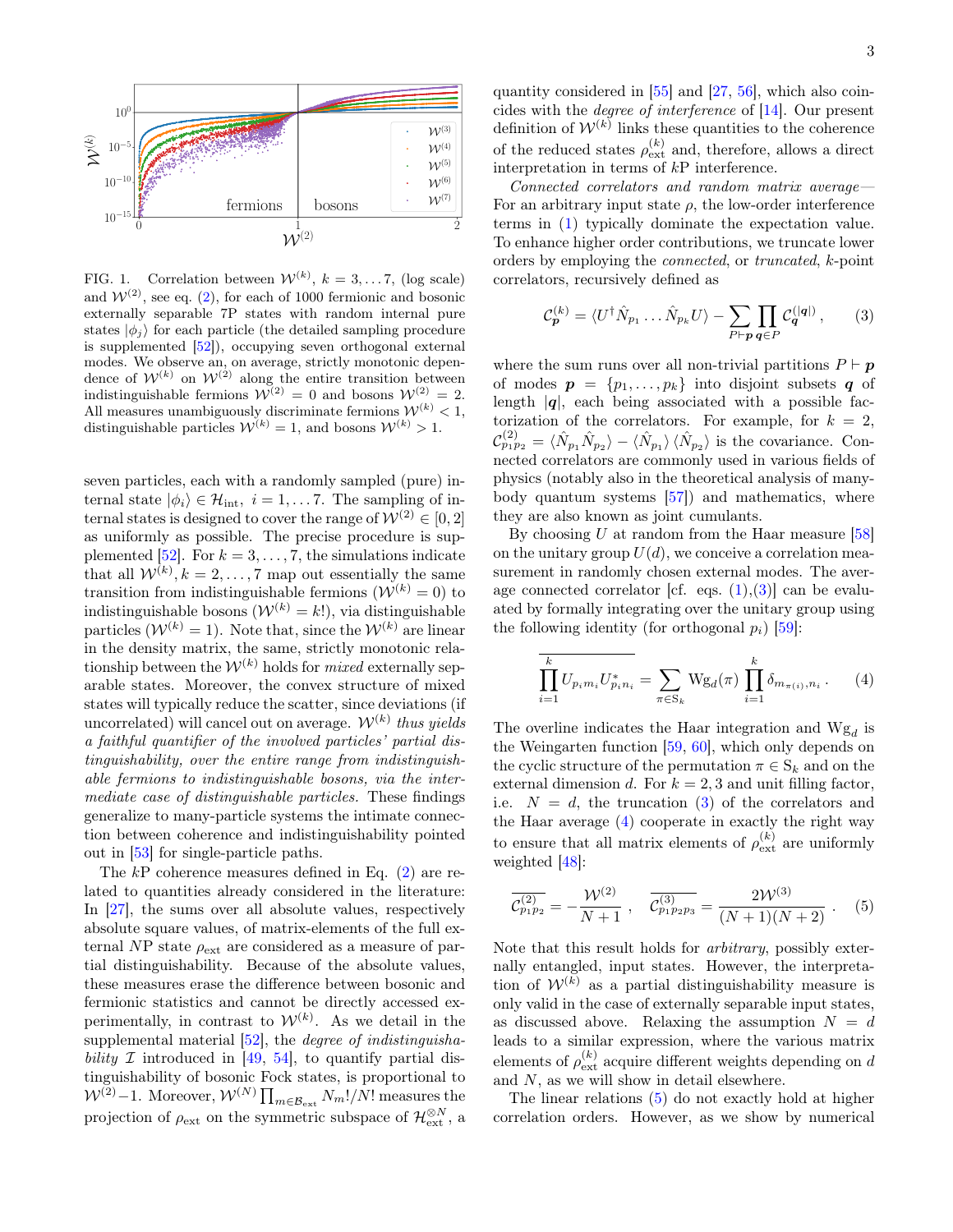simulations, uniform sampling of the matrix elements of  $\rho^{(k)}_\text{ext}$  in the input basis – through the introduced scheme of truncated randomized correlations – is observed, to very good approximation, also for  $k > 3$ . In Fig. [2,](#page-3-0) we show that for 6P input states (sampled according to the same procedure as for Fig. [1](#page-2-0) [\[52\]](#page-5-10)), a tight relation persists between  $\mathcal{C}_{p_1...p_k}^{(k)}$  and  $\mathcal{W}^{(k)}$  [cf. eqs. [\(2\)](#page-1-1),[\(3\)](#page-2-1)] for  $k = 4, 5$ . Indeed, we observe an almost linear relationship between the two quantities over the entire range between indistinguishable fermions and bosons, garnished by small, but systematic, deviations from linearity. Averaging kpoint correlators over randomly sampled unitaries  $U$  thus yields a valid estimate for the corresponding  $\mathcal{W}^{(k)}$ . This approach is especially promising in reconfigurable linear optical networks [\[61–](#page-5-19)[63\]](#page-5-20). Furthermore, Fig. [2](#page-3-0) shows that replacing the random matrix integration by an average over all connected correlators  $\mathcal{C}_{p_1,\ldots,p_k}^{(k)}$  of k out of d output modes for a single random unitary leads to a similar linear relation. Note, in this case, that while the resulting slope of  $C_{\mathbf{p}}^{(k)}$  vs.  $\mathcal{W}^{(k)}$  depends on the specific unitary, the deviations from linearity are centered on the predictions from the Haar integration. Indeed, the equivalence of mode average and random matrix prediction is reasonable for large systems: Then, the matrix elements of a (sub-matrix of a) random unitary  $U$  are approximately i.i.d. Gaussian and, hence, the mode average approximately realizes a sample mean of the true distribution, which converges for large samples by the law of large numbers. This allows to estimate  $\mathcal{W}^{(k)}$  in experimental situations where sampling many random Haar unitaries is not possible.

In  $[7, 40, 42, 43]$  $[7, 40, 42, 43]$  $[7, 40, 42, 43]$  $[7, 40, 42, 43]$  $[7, 40, 42, 43]$  $[7, 40, 42, 43]$  $[7, 40, 42, 43]$  a statistical analysis of the moments of the distribution of connected two-point correlators was put forward as a certification tool for MBI. It is clear from  $(1,5)$  $(1,5)$  that such a protocol does *not* access the coherence of  $\rho_{\text{ext}}^{(k)}$  for  $k > 2$ . However, Fig. [1](#page-2-0) and the subsequent discussion shows that for the considered externally separable states, higher order coherence depends monotonically on the 2P coherences. Therefore, knowledge of  $\mathcal{W}^{(2)}$ is sufficient to assess the mean coherence of the full NP state. This, however, is no longer valid for more general, entangled input states, as we will show next.

External entanglement— For externally entangled states, second order coherences of  $\rho_{\text{ext}}^{(2)}$  do not convey unambiguous information about higher order coherence, as we now demonstrate by example. Take orthogonal external and internal modes  $p, q, r$  and  $\alpha, \beta, \gamma$ , respectively. The entangled 2P state

$$
|\psi_2\rangle = \frac{1}{\sqrt{2}} \left( \hat{a}^{\dagger}_{p\alpha} \hat{a}^{\dagger}_{q\beta} - \hat{a}^{\dagger}_{p\beta} \hat{a}^{\dagger}_{q\alpha} \right) |0\rangle \tag{6}
$$

has  $\mathcal{W}^{(2)} = 0$  for bosons and  $\mathcal{W}^{(2)} = 2$  for fermions, i.e. the exact opposite of what is obtained for an externally separable state of indistinguishable particles (recall Fig. [2\)](#page-3-0). Such swapping of quantum statistics induced



<span id="page-3-0"></span>FIG. 2. Connected correlators  $\mathcal{C}_{p_1...p_k}^{(k)}$  vs.  $\mathcal{W}^{(k)}$  with  $k=4$ (top) and  $k = 5$  (bottom) for six particles in six modes, averaged, for a given instance of a random Haar unitary, over all choices of  $k$  out of  $N$  output ports (coloured dots – each colour represents another random unitary), compared to the random matrix prediction (blue crosses) obtained by integrating over the Haar measure. The transition between indistinguishable fermions and bosons was covered by sampling random internal states  $|\phi_i\rangle$  for each particle (as for Fig. [1](#page-2-0) [\[52\]](#page-5-10)). The bottom panels in both plots show the deviation of the numerical data from a linear dependence of the connected correlators on the kth order mean coherence in the range from indistinguishable fermions  $(W^{(k)} = 0)$  to bosons  $(W^{(k)} = k!)$ . A logarithmic xscale is chosen to resolve the fermionic range  $(0 < \mathcal{W}^{(k)} < 1)$ in more detail.

by entanglement has, e.g., been discussed in [\[64](#page-5-21)[–66\]](#page-5-22). A further example is given by the entangled 3P state

<span id="page-3-1"></span>
$$
|\psi_3\rangle = \frac{1}{\sqrt{3}} \left( \hat{a}^{\dagger}_{p\alpha} \hat{a}^{\dagger}_{q\beta} \hat{a}^{\dagger}_{r\gamma} + \hat{a}^{\dagger}_{p\gamma} \hat{a}^{\dagger}_{q\alpha} \hat{a}^{\dagger}_{r\beta} + \hat{a}^{\dagger}_{p\beta} \hat{a}^{\dagger}_{q\gamma} \hat{a}^{\dagger}_{r\alpha} \right) |0\rangle \tag{7}
$$

with  $\mathcal{W}^{(2)} = 1$ , but  $\mathcal{W}^{(3)} = 3$ , for both bosons and fermions, which contradicts the outlined monotonic dependence in Fig. [1](#page-2-0) for externally separable states. Non-classical correlations as those inscribed into  $|\psi_3\rangle$  result in pure 3P interference: All 2P coherences  $\langle m, n | \rho_{\text{ext}}^{(2)} | n, m \rangle$ ,  $m \neq n$  vanish, such that any two-point correlation measurement, in fact any 2P observable as defined in [\[49,](#page-5-7) [54\]](#page-5-12), must yield a classical result, while an arbitrary three-point correlation measurement will unveil the presence of coherence in  $|\psi_3\rangle$ . Note that the phenomenon of pure kP interference can be extended to higher orders by a suitable generalization of the state  $|\phi_3\rangle$ , and that states with a similar cyclic structure are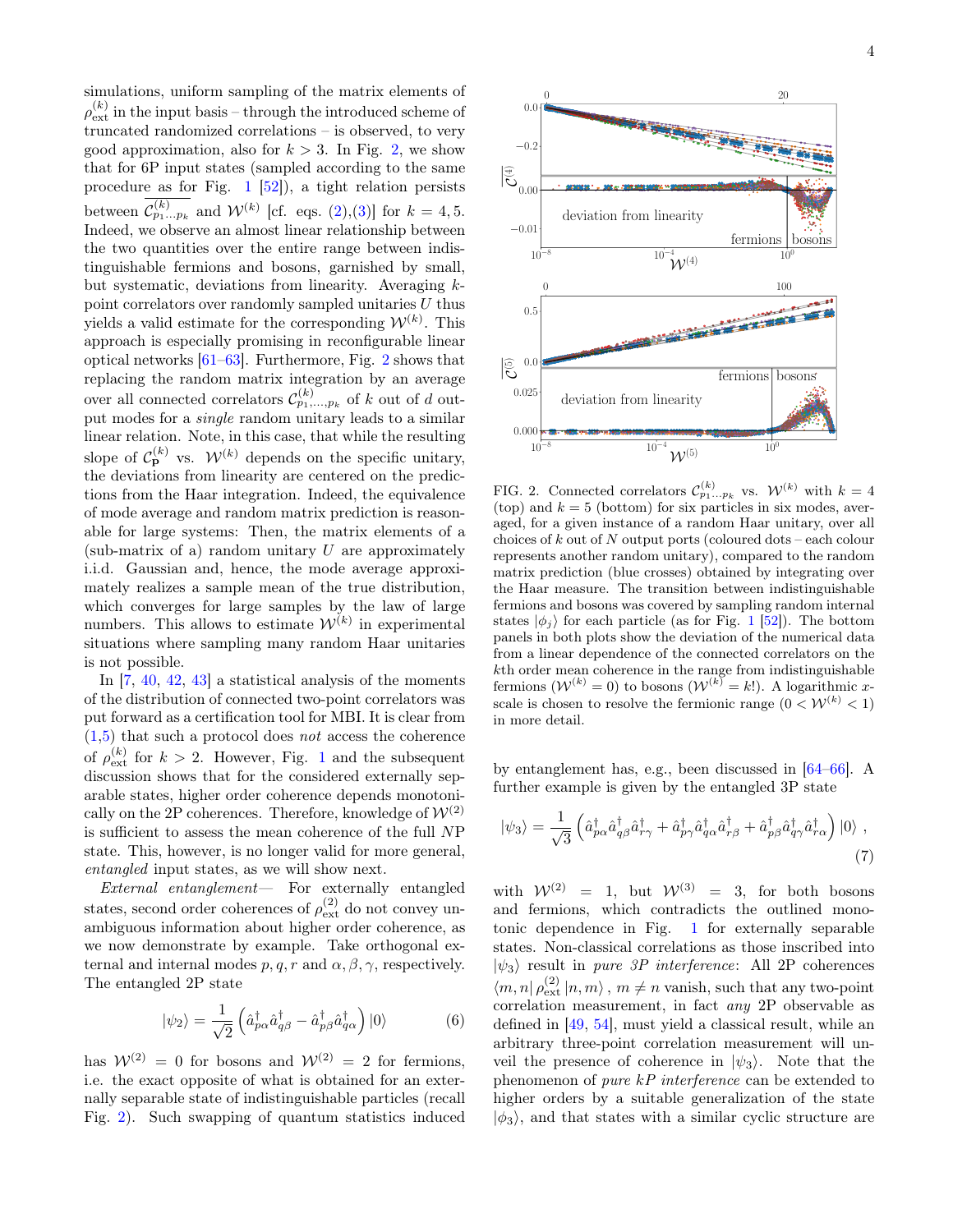employed in  $[67]$  to define the notion of *genuine* k-partite indistinguishability.

Both  $\mathcal{W}^{(2)}$  and  $\mathcal{W}^{(3)}$  are experimentally directly accessible through the introduced protocol of randomized correlation measurements  $(5)$ , such that a comparison of  $W^{(3)}$  to the value predicted by Fig. [1](#page-2-0) for externally separable states provides an experimental test of external mode entanglement. Hence, randomized correlation measurements promise diagnostic power to assess the multipartite entanglement properties of the input state, in its external dof, with benign scaling properties of the experimental protocol.

 $Conclusion$  — We can now answer our initially formulated questions: k-point correlation measurements in randomized bases give (to very good approximation) direct access to the input state's kP mean coherence  $W^{(k)}$ <br>(Fig. 2). For externally separable input states, all [2\)](#page-3-0). For externally separable input states, all  $W^{(k)}$  describe the same, on average strictly monotonic transition from indistinguishable fermions to bosons, via the intermediate case of distinguishable particles (Fig. [1\)](#page-2-0). This validates certification schemes of MBI, such as [\[7,](#page-4-5) [40,](#page-5-0) [42,](#page-5-2) [43\]](#page-5-1), building on second-order correlation measurements, because these already convey sufficient information to characterize the average coherence of the full (externally separable) NP input state. For states exhibiting non-classical correlations between the input modes this is no longer true, as most convincingly demonstrated by states like [\(7\)](#page-3-1), which feature pure higher-order interference.

We are indebted to Andreas Ketterer, Christoph Dittel, and Mattia Walschaers for enlightening discussions.

<span id="page-4-0"></span>∗ [eric.brunner@physik.uni-freiburg.de](mailto:eric.brunner@physik.uni-freiburg.de)

- <span id="page-4-1"></span>[1] C. K. Hong, Z. Y. Ou, and L. Mandel, [Physical Review](https://doi.org/10.1103/PhysRevLett.59.2044) Letters 59[, 2044 \(1987\).](https://doi.org/10.1103/PhysRevLett.59.2044)
- [2] C. Cohen-Tannoudji, B. Diu, and F. Laloë, Mecanique quantique II (Hermann, editeurs des sciences et des arts, Paris, 1973).
- <span id="page-4-8"></span>[3] M. C. Tichy, M. Tiersch, F. de Melo, F. Mintert, and A. Buchleitner, [Physical Review Letters](https://doi.org/10.1103/PhysRevLett.104.220405) 104, 220405 [\(2010\).](https://doi.org/10.1103/PhysRevLett.104.220405)
- [4] K. Mayer, M. C. Tichy, F. Mintert, T. Konrad, and A. Buchleitner, [Physical Review A](https://doi.org/10.1103/PhysRevA.83.062307) 83, 062307 (2011).
- [5] Y.-S. Ra, M. C. Tichy, H.-T. Lim, O. Kwon, F. Mintert, A. Buchleitner, and Y.-H. Kim, [Proceedings of the Na](https://doi.org/10.1073/pnas.1206910110)[tional Academy of Sciences](https://doi.org/10.1073/pnas.1206910110) 110, 1227 (2013).
- [6] M. Tillmann, S.-H. Tan, S. E. Stoeckl, B. C. Sanders, H. de Guise, R. Heilmann, S. Nolte, A. Szameit, and P. Walther, [Physical Review X](https://doi.org/10.1103/PhysRevX.5.041015) 5, 041015 (2015).
- <span id="page-4-5"></span>[7] M. Walschaers, J. Kuipers, J.-D. Urbina, K. Mayer, M. C. Tichy, Klaus Richter, and A. Buchleitner, [New Journal](https://doi.org/10.1088/1367-2630/18/3/032001) of Physics 18[, 032001 \(2016\).](https://doi.org/10.1088/1367-2630/18/3/032001)
- [8] A. J. Menssen, A. E. Jones, B. J. Metcalf, M. C. Tichy, S. Barz, W. S. Kolthammer, and I. A. Walmsley, [Physical](https://doi.org/10.1103/PhysRevLett.118.153603) Review Letters 118[, 153603 \(2017\).](https://doi.org/10.1103/PhysRevLett.118.153603)
- [9] S. Agne, J. Jin, J. Z. Salvail, K. J. Resch, T. Kauten, E. Meyer-Scott, D. R. Hamel, G. Weihs, and T. Jennewein, [Physical Review Letters](https://doi.org/10.1103/PhysRevLett.118.153602) 118, 153602 (2017).
- <span id="page-4-9"></span>[10] C. Dittel, G. Dufour, M. Walschaers, G. Weihs, A. Buchleitner, and R. Keil, [Physical Review Letters](https://doi.org/10.1103/PhysRevLett.120.240404) 120, 240404 [\(2018\).](https://doi.org/10.1103/PhysRevLett.120.240404)
- [11] V. S. Shchesnovich and M. E. O. Bezerra, [Physical Re](https://doi.org/10.1103/PhysRevA.98.033805)view A 98[, 033805 \(2018\).](https://doi.org/10.1103/PhysRevA.98.033805)
- [12] A. E. Jones, A. J. Menssen, H. M. Chrzanowski, T. A. W. Wolterink, V. S. Shchesnovich, and I. A. Walmsley, [Phys](https://doi.org/10.1103/PhysRevLett.125.123603)[ical Review Letters](https://doi.org/10.1103/PhysRevLett.125.123603) 125, 123603 (2020).
- <span id="page-4-2"></span>[13] M.-O. Pleinert, A. Rueda, E. Lutz, and J. von Zanthier, [Physical Review Letters](https://doi.org/10.1103/PhysRevLett.126.190401) 126, 190401 (2021).
- <span id="page-4-3"></span>[14] M. C. Tichy, [Physical Review A](https://doi.org/10.1103/PhysRevA.91.022316) **91**, 022316 (2015).
- <span id="page-4-18"></span>[15] V. S. Shchesnovich, [Physical Review A](https://doi.org/10.1103/PhysRevA.91.013844) 91, 013844 [\(2015\).](https://doi.org/10.1103/PhysRevA.91.013844)
- [16] P. P. Rohde, [Physical Review A](https://doi.org/10.1103/PhysRevA.91.012307) 91, 012307 (2015).
- [17] V. Tamma and S. Laibacher, [Physical Review Letters](https://doi.org/10.1103/PhysRevLett.114.243601) 114[, 243601 \(2015\).](https://doi.org/10.1103/PhysRevLett.114.243601)
- [18] S. Laibacher and V. Tamma, [Physical Review Letters](https://doi.org/10.1103/PhysRevLett.115.243605) 115[, 243605 \(2015\).](https://doi.org/10.1103/PhysRevLett.115.243605)
- <span id="page-4-4"></span>[19] A. Khalid, D. Spivak, B. C. Sanders, and H. de Guise, [Physical Review A](https://doi.org/10.1103/PhysRevA.97.063802) 97, 063802 (2018).
- <span id="page-4-6"></span>[20] S. Aaronson and A. Arkhipov, [Theory of Computing](https://doi.org/10.4086/toc.2013.v009a004) 9, [143 \(2013\).](https://doi.org/10.4086/toc.2013.v009a004)
- [21] P. P. Rohde and T. C. Ralph, [Physical Review A](https://doi.org/10.1103/PhysRevA.71.032320) 71, [032320 \(2005\).](https://doi.org/10.1103/PhysRevA.71.032320)
- [22] P. P. Rohde and T. C. Ralph, [Physical Review A](https://doi.org/10.1103/PhysRevA.73.062312) 73, [062312 \(2006\).](https://doi.org/10.1103/PhysRevA.73.062312)
- [23] P. P. Rohde and T. C. Ralph, [New Journal of Physics](https://doi.org/10.1088/1367-2630/13/5/053036) 13[, 053036 \(2011\).](https://doi.org/10.1088/1367-2630/13/5/053036)
- <span id="page-4-19"></span>[24] V. S. Shchesnovich, [Physical Review A](https://doi.org/10.1103/PhysRevA.89.022333) 89, 022333  $(2014)$ .
- [25] J. J. Renema, A. Menssen, W. R. Clements, G. Triginer, W. S. Kolthammer, and I. A. Walmsley, [Physical Review](https://doi.org/10.1103/PhysRevLett.120.220502) Letters 120[, 220502 \(2018\).](https://doi.org/10.1103/PhysRevLett.120.220502)
- [26] A. E. Moylett, R. García-Patrón, J. J. Renema, and P. S. Turner, [Quantum Science and Technology](https://doi.org/10.1088/2058-9565/ab5555) 5, 015001 [\(2019\).](https://doi.org/10.1088/2058-9565/ab5555)
- <span id="page-4-17"></span>[27] C. Dittel, G. Dufour, G. Weihs, and A. Buchleitner, [arXiv:1901.02810 \(2019\),](http://arxiv.org/abs/1901.02810) (Accepted in Phys. Rev. X).
- <span id="page-4-7"></span>[28] J. J. Renema, [arXiv:2012.14917 \(2020\).](http://arxiv.org/abs/2012.14917)
- <span id="page-4-10"></span>[29] J. R. Ott, N. A. Mortensen, and P. Lodahl, [Physical Re](https://doi.org/10.1103/PhysRevLett.105.090501)view Letters 105[, 090501 \(2010\).](https://doi.org/10.1103/PhysRevLett.105.090501)
- [30] N. Cherroret and A. Buchleitner, [Physical Review A](https://doi.org/10.1103/PhysRevA.83.033827) 83. [033827 \(2011\).](https://doi.org/10.1103/PhysRevA.83.033827)
- [31] S. J. van Enk and C. W. J. Beenakker, [Physical Review](https://doi.org/10.1103/PhysRevLett.108.110503) Letters 108[, 110503 \(2012\).](https://doi.org/10.1103/PhysRevLett.108.110503)
- [32] F. Schlawin, N. Cherroret, and A. Buchleitner, [Euro](https://doi.org/10.1209/0295-5075/99/14001)[physics Letters](https://doi.org/10.1209/0295-5075/99/14001) 99, 14001 (2012).
- [33] M. C. Tichy, M. Tiersch, F. Mintert, and A. Buchleitner, [New Journal of Physics](https://doi.org/10.1088/1367-2630/14/9/093015) 14, 093015 (2012).
- <span id="page-4-11"></span>[34] M. C. Tichy, K. Mayer, A. Buchleitner, and K. Molmer, [Physical Review Letters](https://doi.org/10.1103/PhysRevLett.113.020502) 113, 020502 (2014).
- <span id="page-4-12"></span>[35] A. Elben, B. Vermersch, M. Dalmonte, J. I. Cirac, and P. Zoller, [Physical Review Letters](https://doi.org/10.1103/PhysRevLett.120.050406) 120, 050406 (2018).
- <span id="page-4-13"></span>[36] A. Elben, B. Vermersch, C. F. Roos, and P. Zoller, [Phys](https://doi.org/10.1103/PhysRevA.99.052323)ical Review A 99[, 052323 \(2019\).](https://doi.org/10.1103/PhysRevA.99.052323)
- <span id="page-4-14"></span>[37] A. Ketterer, N. Wyderka, and O. Gühne, [Physical Review](https://doi.org/10.1103/PhysRevLett.122.120505) Letters 122[, 120505 \(2019\).](https://doi.org/10.1103/PhysRevLett.122.120505)
- <span id="page-4-15"></span>[38] A. Ketterer, N. Wyderka, and O. Gühne, [Quantum](https://doi.org/10.22331/q-2020-09-16-325) 4, [325 \(2020\).](https://doi.org/10.22331/q-2020-09-16-325)
- <span id="page-4-16"></span>[39] L. Rigovacca, C. Di Franco, B. J. Metcalf, I. A. Walmsley, and M. S. Kim, [Physical Review Letters](https://doi.org/10.1103/PhysRevLett.117.213602) 117, 213602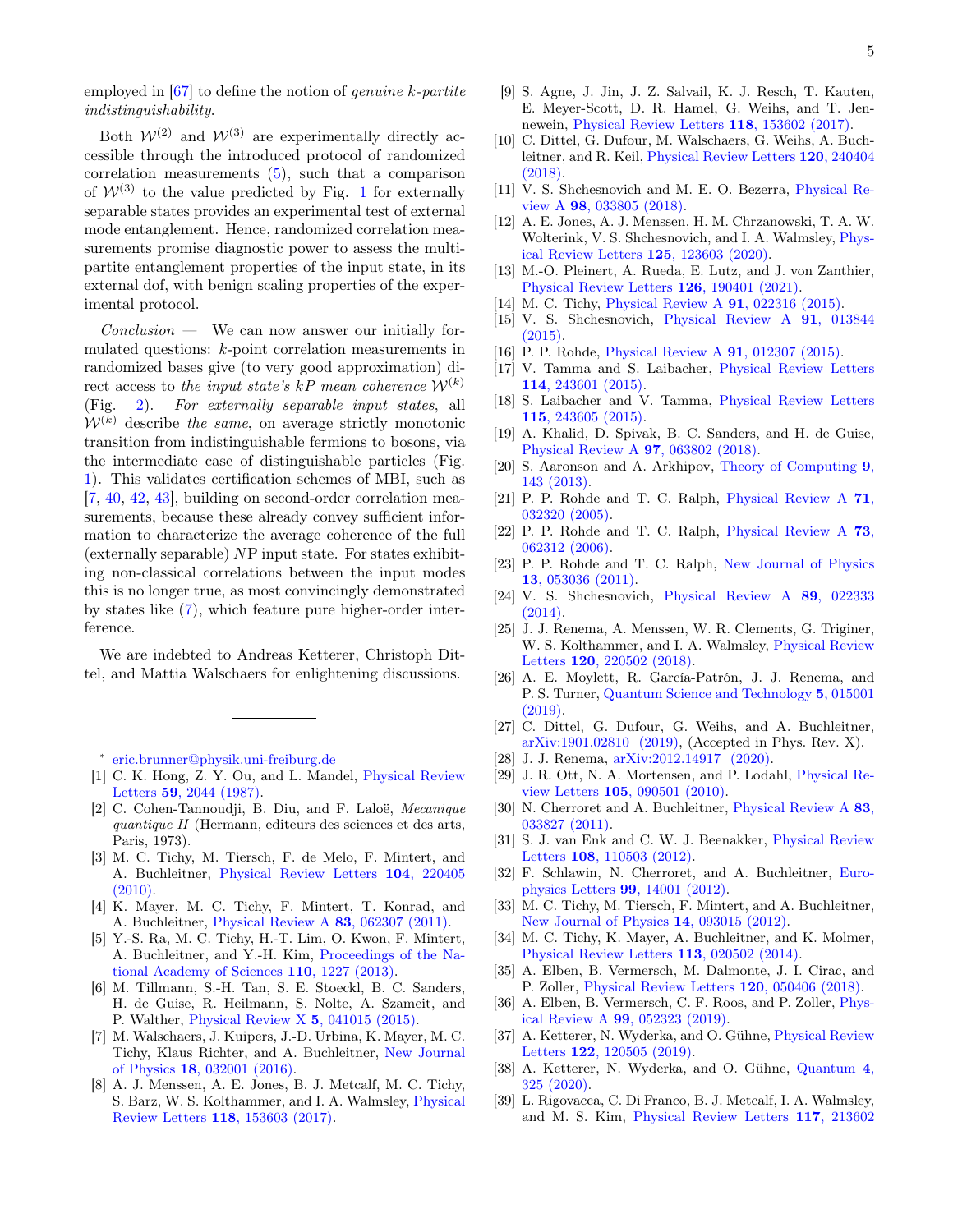[\(2016\).](https://doi.org/10.1103/PhysRevLett.117.213602)

- <span id="page-5-0"></span>[40] M. Walschaers, J. Kuipers, and A. Buchleitner, [Physical](https://doi.org/10.1103/PhysRevA.94.020104) Review A 94[, 020104 \(2016\).](https://doi.org/10.1103/PhysRevA.94.020104)
- [41] M. Walschaers, *Efficient quantum transport*, [Ph.D. thesis,](https://doi.org/10.6094/UNIFR/11065) Albert-Ludwigs-Universität Freiburg i.Br. and KU Leuven.
- <span id="page-5-2"></span>[42] T. Giordani, F. Flamini, M. Pompili, N. Viggianiello, N. Spagnolo, A. Crespi, R. Osellame, N. Wiebe, M. Walschaers, A. Buchleitner, and F. Sciarrino, [Nature](https://doi.org/10.1038/s41566-018-0097-4) Photonics 12[, 173 \(2018\).](https://doi.org/10.1038/s41566-018-0097-4)
- <span id="page-5-1"></span>[43] F. Flamini, M. Walschaers, N. Spagnolo, N. Wiebe, A. Buchleitner, and F. Sciarrino, [Quantum Science and](https://doi.org/10.1088/2058-9565/aba03a) Technology 5[, 045005 \(2020\).](https://doi.org/10.1088/2058-9565/aba03a)
- <span id="page-5-3"></span>[44] R. B. A. Adamson, L. K. Shalm, M. W. Mitchell, and A. M. Steinberg, [Physical Review Letters](https://doi.org/10.1103/PhysRevLett.98.043601) 98, 043601 [\(2007\).](https://doi.org/10.1103/PhysRevLett.98.043601)
- [45] R. B. A. Adamson, P. S. Turner, M. W. Mitchell, and A. M. Steinberg, [Physical Review A](https://doi.org/10.1103/PhysRevA.78.033832) 78, 033832 (2008).
- <span id="page-5-4"></span>[46] S. Stanisic and P. S. Turner, [Physical Review A](https://doi.org/10.1103/PhysRevA.98.043839) 98, [043839 \(2018\).](https://doi.org/10.1103/PhysRevA.98.043839)
- <span id="page-5-5"></span>[47] F. Benatti, R. Floreanini, F. Franchini, and U. Marzolino, [Physics Reports](https://doi.org/10.1016/j.physrep.2020.07.003) 878, 1 (2020).
- <span id="page-5-6"></span>[48] E. Brunner, [Many-body interference, partial distin](https://freidok.uni-freiburg.de/data/166467)[guishability and entanglement](https://freidok.uni-freiburg.de/data/166467) (2019), M.Sc. Thesis, Albert-Ludwigs-Universität Freiburg i.Br.
- <span id="page-5-7"></span>[49] G. Dufour, T. Brünner, A. Rodríguez, and A. Buchleitner, [New Journal of Physics](https://doi.org/10.1088/1367-2630/abb7a3) 22, 103006 (2020).
- <span id="page-5-8"></span>[50] R. J. Glauber, [Physical Review](https://doi.org/10.1103/PhysRev.130.2529) 130, 2529 (1963).
- <span id="page-5-9"></span>[51] This reduction, first, to only external dof, and, second, to a subset of particles, is sensitive to non-classical correlations between the external and internal dof, as well as between the particles. Such correlations are, however, to be sharply distinguished from external mode-entanglement which we here focus on.
- <span id="page-5-10"></span>[52] Supplemental Material
- <span id="page-5-11"></span>[53] L. Mandel, [Optics Letters](https://doi.org/10.1364/OL.16.001882) 16, 1882 (1991).
- <span id="page-5-12"></span>[54] T. Brünner, G. Dufour, A. Rodríguez, and A. Buchleitner, [Physical Review Letters](https://doi.org/10.1103/PhysRevLett.120.210401) 120, 210401 (2018).
- <span id="page-5-13"></span>[55] V. S. Shchesnovich, [Physical Review A](https://doi.org/10.1103/PhysRevA.91.063842) 91, 063842 [\(2015\).](https://doi.org/10.1103/PhysRevA.91.063842)
- <span id="page-5-14"></span>[56] A. M. Minke, A. Buchleitner, and C. Dittel, [arXiv:2103.04600 \(2021\).](http://arxiv.org/abs/2103.04600)
- <span id="page-5-15"></span>[57] T. V. Zache, T. Schweigler, S. Erne, J. Schmiedmayer, and J. Berges, [Physical Review X](https://doi.org/10.1103/PhysRevX.10.011020) 10, 011020 (2020).
- <span id="page-5-16"></span>[58] A. Haar, [Annals of Mathematics](https://doi.org/10.2307/1968346) 34, 147 (1933).
- <span id="page-5-17"></span>[59] B. Collins and P. Śniady, [Communications in Mathemat](https://doi.org/10.1007/s00220-006-1554-3)ical Physics 264[, 773 \(2006\).](https://doi.org/10.1007/s00220-006-1554-3)
- <span id="page-5-18"></span>[60] D. Weingarten, [Journal of Mathematical Physics](https://doi.org/10.1063/1.523807) 19, 999 [\(1978\).](https://doi.org/10.1063/1.523807)
- <span id="page-5-19"></span>[61] P. J. Shadbolt, M. R. Verde, A. Peruzzo, A. Politi, A. Laing, M. Lobino, J. C. F. Matthews, M. G. Thompson, and J. L. O'Brien, [Nature Photonics](https://doi.org/10.1038/nphoton.2011.283) 6, 45 (2012).
- [62] N. J. Russell, L. Chakhmakhchyan, J. L. O'Brien, and A. Laing, [New Journal of Physics](https://doi.org/10.1088/1367-2630/aa60ed) 19, 033007 (2017).
- <span id="page-5-20"></span>[63] P. L. Mennea, W. R. Clements, D. H. Smith, J. C. Gates, B. J. Metcalf, R. H. S. Bannerman, R. Burgwal, J. J. Renema, W. S. Kolthammer, I. A. Walmsley, and P. G. R. Smith, Optica 5[, 1087 \(2018\).](https://doi.org/10.1364/OPTICA.5.001087)
- <span id="page-5-21"></span>[64] M. Michler, K. Mattle, H. Weinfurter, and A. Zeilinger, [Physical Review A](https://doi.org/10.1103/PhysRevA.53.R1209) 53, R1209 (1996).
- [65] L. Sansoni, F. Sciarrino, G. Vallone, P. Mataloni, A. Crespi, R. Ramponi, and R. Osellame, [Physical Re](https://doi.org/10.1103/PhysRevLett.108.010502)view Letters 108[, 010502 \(2012\).](https://doi.org/10.1103/PhysRevLett.108.010502)
- <span id="page-5-22"></span>[66] J. C. F. Matthews, K. Poulios, J. D. A. Meinecke, A. Politi, A. Peruzzo, N. Ismail, K. Wörhoff, M. G. Thompson, and J. L. O'Brien, [Scientific Reports](https://doi.org/10.1038/srep01539) 3, 1539 [\(2013\).](https://doi.org/10.1038/srep01539)
- <span id="page-5-23"></span>[67] M. Karczewski, R. Pisarczyk, and P. Kurzyński, [Physical](https://doi.org/10.1103/PhysRevA.99.042102) Review A 99[, 042102 \(2019\).](https://doi.org/10.1103/PhysRevA.99.042102)

# Supplemental Material

## Many-body coherence and entanglement from randomized correlation measurements

## RELATION OF THE MEAN COHERENCE TO QUANTITIES DEFINED IN THE LITERATURE

For Fock states (i.e. eigenstates of all number operators  $\hat{N}_{p\alpha} = \hat{a}^{\dagger}_{p\alpha} \hat{a}_{p\alpha}$ , the *degree of indistinguishability* 

$$
\mathcal{I} = \sum_{m \neq n \in \mathcal{B}_{ext}} \sum_{\alpha \in \mathcal{B}_{ext}} N_{m\alpha} N_{n\alpha} / \sum_{m \neq n \in \mathcal{B}_{ext}} N_m N_n
$$

was introduced in [\[49,](#page-5-7) [54\]](#page-5-12) to quantify partial distinguishability in multi-component bosonic systems. In particular,  $\mathcal I$  was shown to correlate with the time-average of the density variances  $\langle N_m^2(t) \rangle - \langle N_m(t) \rangle^2$ , which probe the 2P reduced state evolving from the initial Fock state. The degree of indistinguishability is related to the 2P mean coherence for arbitrary definite external mode occupations  $N_p \in \mathbb{N}$ , by

$$
\mathcal{I} = N(N-1)(\mathcal{W}^{(2)}-1)\bigg/\sum_{m\neq n\in\mathcal{B}_{\rm ext}}N_mN_n.
$$

For an NP state  $\rho$ , the reduced external state  $\rho_{\text{ext}} =$  $\rho_{\text{ext}}^{(N)}$  coincides with  $1/N!$  times the J matrix introduced in  $[15, 24, 55]$  $[15, 24, 55]$  $[15, 24, 55]$  $[15, 24, 55]$  $[15, 24, 55]$  if ideal detectors are assumed. Actually, the author of [\[15\]](#page-4-18) writes "Note that quantum coherence of photon paths is reflected in the J matrix in a way very similar as in the usual density matrix of a quantum system" but does not push the connection further. One can measure the bosonic character of the external reduced state  $\rho_{\text{ext}}$  by its projection onto the symmetric subspace [\[27,](#page-4-17) [55\]](#page-5-13)

$$
p_s = \text{tr}(\rho_{\text{ext}} P_S),
$$

where  $P_S = \frac{1}{N!} \sum_{\pi \in S_N} \pi$  is the symmetrizer and  $\pi$  acts on  $\mathbf{m} \in \mathcal{H}_{\mathrm{ext}}^{(N)}$  as  $\pi | \mathbf{m} \rangle = |m_{\pi^{-1}(1)}, \dots, m_{\pi^{-1}(N)} \rangle$ . This quantity is proportional to the NP mean coherence, with

$$
p_s = \mathcal{W}^{(N)} \prod_{m \in \mathcal{B}_{\text{ext}}} N_p! / N! \, .
$$

For particles with individual pure internal states  $|\phi_i\rangle$ , this is also equal to  $1/N!$  times the permanent of the